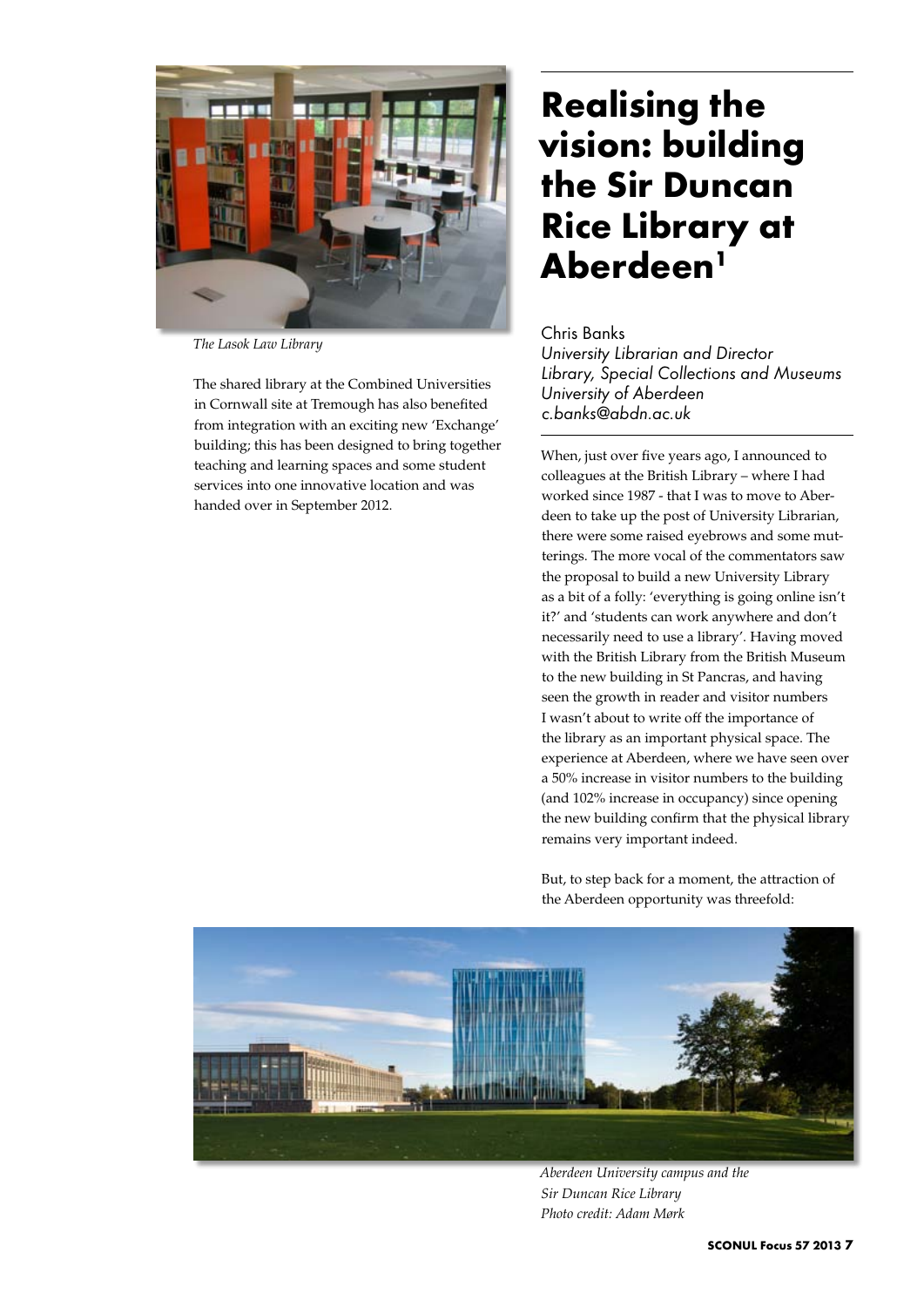- 1 The University's collections: Aberdeen is an ancient University that has been collecting throughout its 500 year existence and has assembled some wonderful treasures of international significance as well as collections of considerable depth and breadth. Additionally it had become an early investor in online resources
- 2 The University's commitment to building a new Library and Special Collections Centre, and its commitment to building an iconic building (the architects had, following an international competition, been selected at the time of my appointment)
- 3 The vision of the University's then Principal, Professor (now Sir) Duncan Rice, that the new building would not only serve as a fitting study and research environment for the academics and students of the University, but that it would also provide the opportunity to share and showcase the University's treasures to the wider public.

My arrival at Aberdeen coincided with the submission of the planning application to proceed with the project. The architects who had won the competition to design it were Schmidt Hammer Lassen. SHL have a strong record in library and other cultural buildings, including the award winning "Black Diamond" in Copenhagen - their imaginative extension to the Old Royal Library there.

In progressing the project since my arrival we took a holistic approach: we looked at process and workflow and used this to inform location and layout; we analyzed borrowing and use data in order to inform our decision making about which collections would be prioritized for the open access stock; we sought to eliminate complexity and to respond to the substantial body of feedback that had been assembled over previous years, and we have worked with the key features of the design in planning layouts and facilities. Additionally, we continued to keep abreast of library space developments and have used findings to make relevant modifications to the design as part of an iterative process of development and refinement. Never, when I took my music degree all those years ago did I think that I'd ever need to know about the setting temperatures of concrete, the parameters which are required for silicone to perform its magic (or science), or the detailed legislation surrounding procurement of everything from construction to chairs.

To summarize, here are some of the approaches we took, and the outcomes:

• Process improvement: we looked particularly at the process of ordering and processing of monographs, looking at the various stages of the process (for us, this was across 3 teams). Our facilitator used KaiZen as a tool and this has resulted in a more efficient ordering pro-



*The Sir Duncan Rice Library*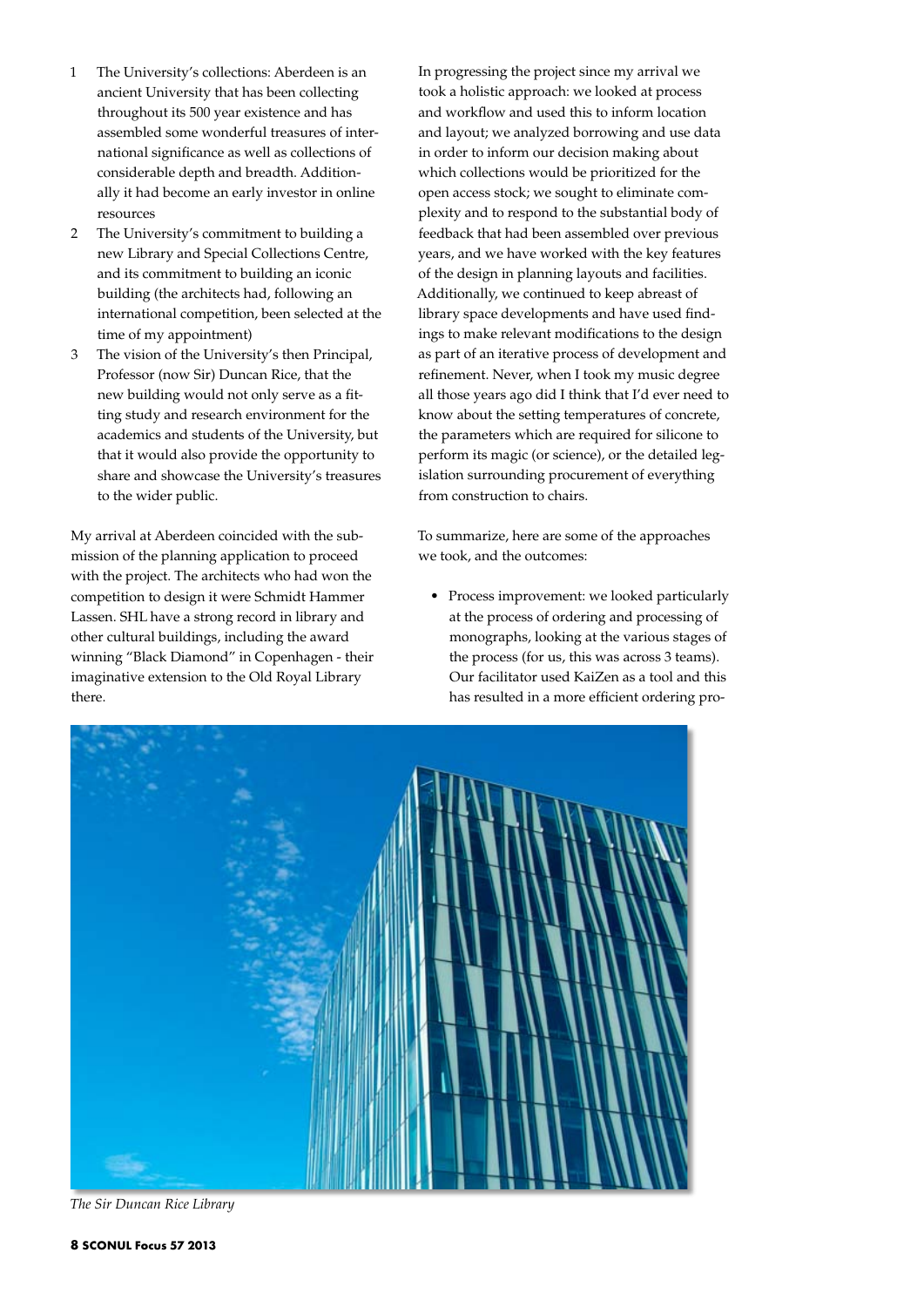cess, shorter processing times, the co-location of the book acquisitions and documentation teams, and the re-location of their office so that it minimized "book miles" within the new building

- Automating processes: we have not only been able to use the new building to take the opportunity both to move to RFID and faster self-issue - it is up from 36% to 89% - but also to install automated self returns equipment and a book sorter. Self return is available 24/7 through the introduction of an external returns facility.
- Prioritizing printed collection for open access shelving: our loan data showed that nearly 50% of the stock in the Queen Mother Library had not been borrowed since our online borrowing records began in 1999. We supplemented this data with a three year survey of onsite use – users were asked not to replace books on shelves but to place them on dedicated trolleys and individual items were subsequently scanned. We were seeking to identify whether there was substantial onsite use which was not captured in the borrowing data and whilst initially it looked as though something approaching 5% of materials were being used onsite but not borrowed, over the period of the survey most of those "onsite use only" items translated into loaned

items. With this evidence we were able to prioritize the stock destined for open access.

- Reducing complexity: survey and anecdotal evidence suggested that the layout in the Queen Mother Library was not logical. The footprint of the building did not help with this, neither did the fact that the organization of the stock was not logical – with up to three locations for any subject – and that journals were scattered amongst the various subject classes. We have integrated the sequences, and we now have a dedicated journals floor. Despite the fact that the new library houses only around 50% of the open access stock formerly in the Queen Mother Library, we have seen a reversal in the decline in book borrowing.
- New Library spaces: visits to other libraries have informed our planning for study spaces. We have introduced 16 Co-Labs – fully equipped group study spaces seating up to 8. Having seen that much "funky furniture" in other re-developments was frequently not used, we have avoided this and have gone for functional, varied furniture. Visits to other institutions resulted in some basic "norms": round tables encourage collaboration and rectangular tables encourage more formal behavior and quiet study.



*The atrium and book stacks*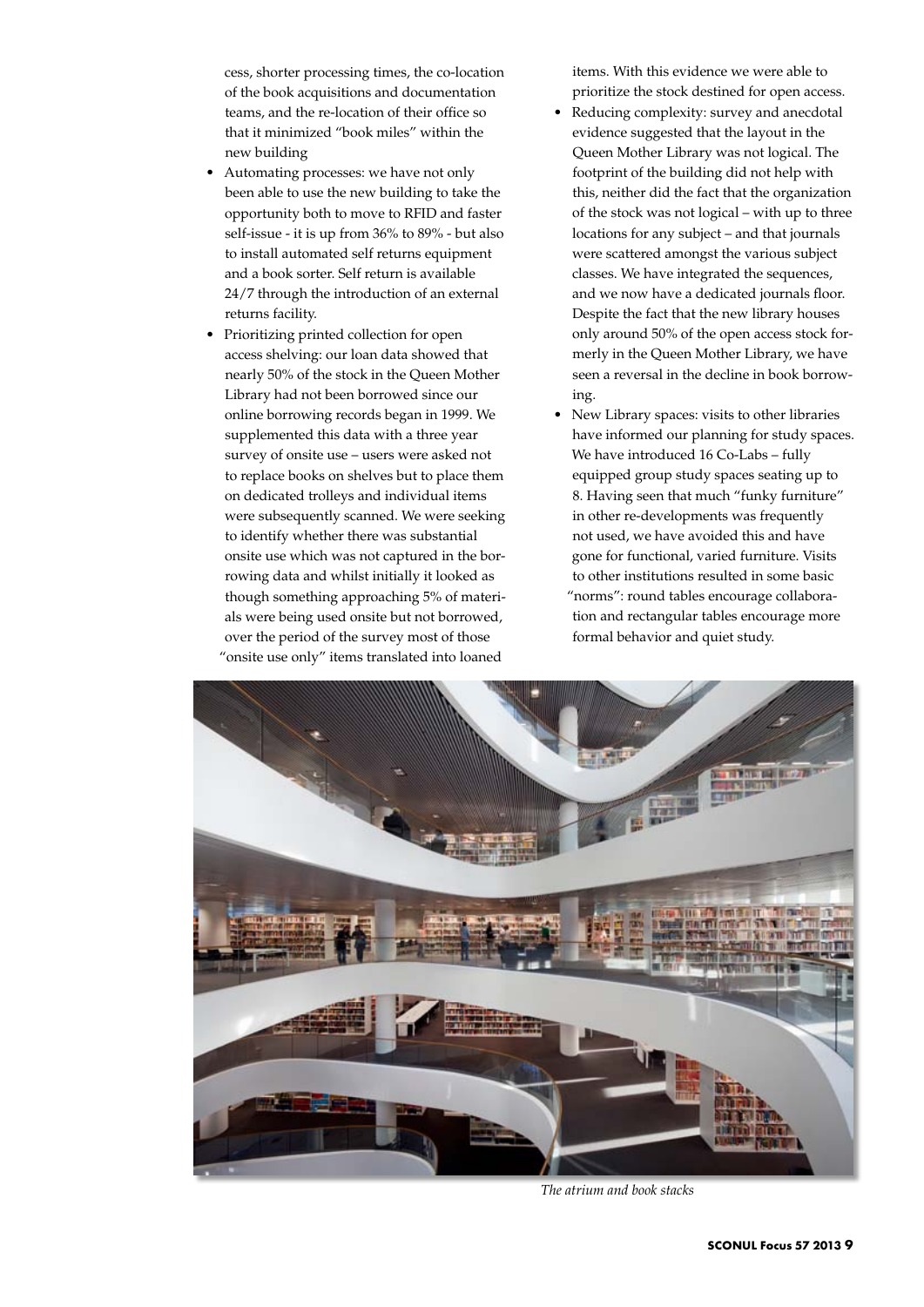

*Study desks Photo credit: Adam Mørk*

- • Managing the planning: a large project is likely to result in a large number of procurement exercises. Depending on the value of any component element of the project, it may be necessary to go to full EU tendering. For all procurements it is essential early on to identify the procurement route, and the likely duration of each individual procurement exercise. But, above all, there is a need to recognize that any project is likely to have a finite number of individuals who can be involved in these procurement exercises (library, estates, finance), and that in order for these to be managed effectively, they need to be timetabled to take account of the human resource available.
- Logical layout: modern collections are distributed across the seven tower floors. In planning for the layout of those floors we took into account the likely noise levels, particularly at the atrium, and we planned for a horizontal approach to noise management with the collaborative spaces being placed near the lifts and the silent study rooms being placed furthest away from the main entry to each floor (and with an additional buffering of book cases for good measure). We also sought to ensure that where any function was duplicated across floors it was

located in the same place on all floors as far as was possible to ensure a visible consistency of approach.

- Fundraising: special collections provide a wonderful opportunity for fundraising, particularly where there is also an element of public engagement with a new build project. At Aberdeen we have raised around £19m from a variety of private individuals, businesses, trusts and foundations. For us, this funding has enabled us to create a purpose built gallery in which we can showcase our collections (and others – we have ensured that we meet requirements for Government Indemnity should we wish to borrow from other national collections). Since the commencement of our own project both the REF and the emergence of the "public engagement with research" agenda have been powerful and affirming.
- Minimizing the environmental impact of the building: at Aberdeen there is a commitment to using renewable resources wherever possible and also a commitment to build new buildings which respect the environment. The new library achieved a BREEAM Excellent rating and, despite the fact that we provide BS5454 for our archival and manuscript collections, positive contributory elements include: